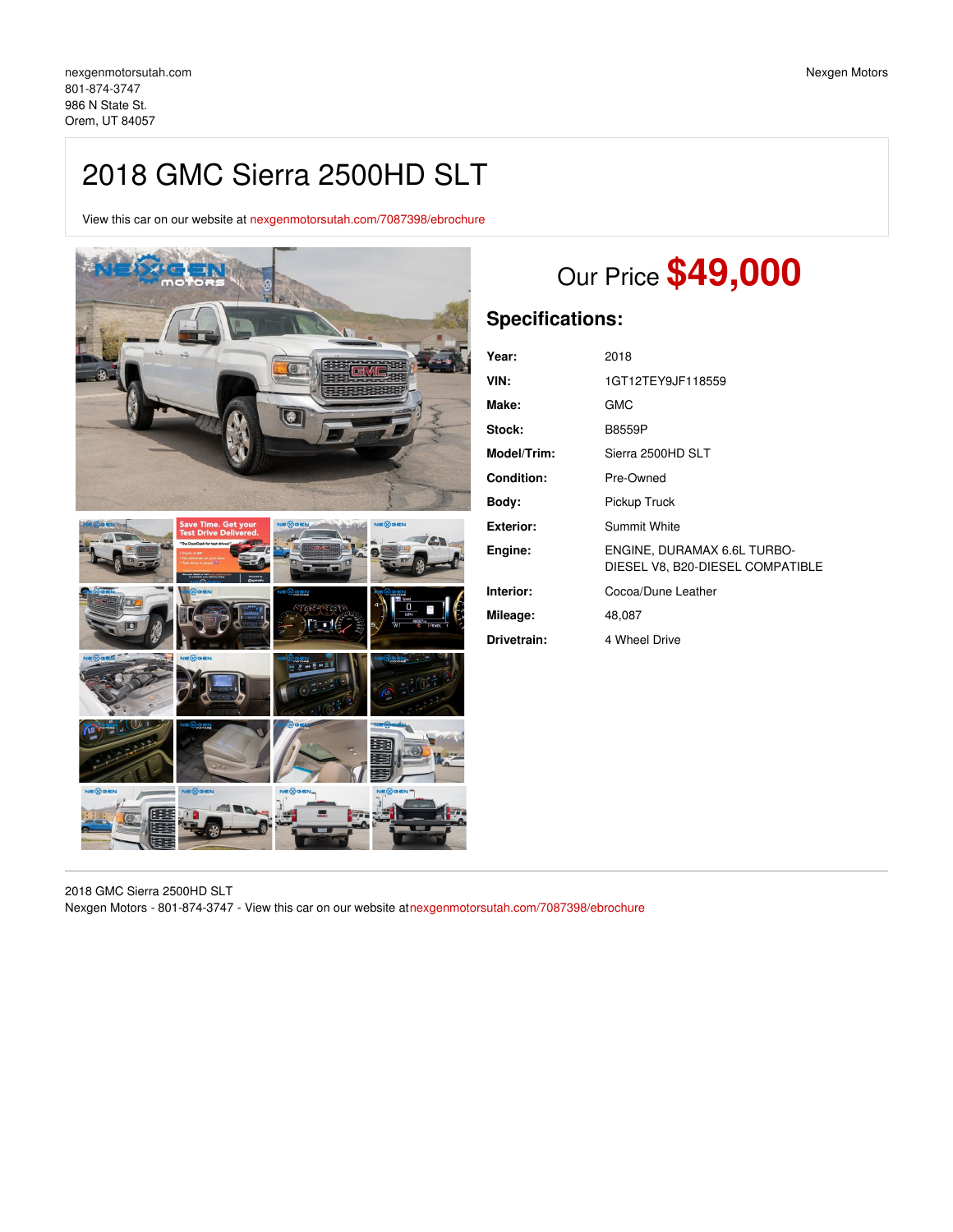

2018 GMC Sierra 2500HD SLT Nexgen Motors - 801-874-3747 - View this car on our website at[nexgenmotorsutah.com/7087398/ebrochure](https://nexgenmotorsutah.com/vehicle/7087398/2018-gmc-sierra-2500hd-slt-orem-ut-84057/7087398/ebrochure)

## **Installed Options**

### **Interior**

- Seats, front 40/20/40 leather-appointed split-bench, 3-passenger with (KA1) heated seat cushions and seat backs. Includes 10-way power driver and front passenger seat adjusters, including driver/front passenger power recline, driver/front passenger power lumbar, 2- position driver memory and adjustable outboard head restraints. (Upgradeable to (AN3) front full-feature leather-appointed bucket seats.)
- Seat trim, Leather-appointed front seats
- Seating, heated driver and front passenger Only available on Crew Cab and Double Cab models.
- Seat, rear 60/40 folding bench (folds up), 3-passenger (includes child seat top tether anchor)
- Steering column, manual Tilt-Wheel and telescoping
- Steering wheel, leather-wrapped with audio and cruise controls
- Steering wheel audio controls
- Floor covering, color-keyed carpeting with rubberized vinyl floor mats
- Floor mats, color-keyed carpeted first and second row
- Instrumentation, 6-gauge cluster featuring speedometer, fuel level, engine temperature, tachometer, voltage and oil pressure
- Driver Information Center, 4.2-inch diagonal color display includes driver personalization, warning messages and vehicle information
- Windows, power with driver express up and down and express down on all other windows
- Door locks, power- Cruise control, steering wheel-mounted
- Theft-deterrent system, unauthorized entry
- Pedals, power-adjustable for Crew Cab and Double Cab models
- Remote vehicle starter system- Remote Keyless Entry
- Universal Home Remote (Not included when (TRW) provision for cab roof-mounted lamp or (VYU) Snow Plow Prep Package are ordered.)
- Air conditioning, dual-zone automatic climate control Only available on Crew Cab and Double Cab models.
- Defogger, rear-window electric- Power outlet, 110-volt AC
- Mirror, inside rearview auto-dimming
- Visors, driver and front passenger illuminated vanity mirrors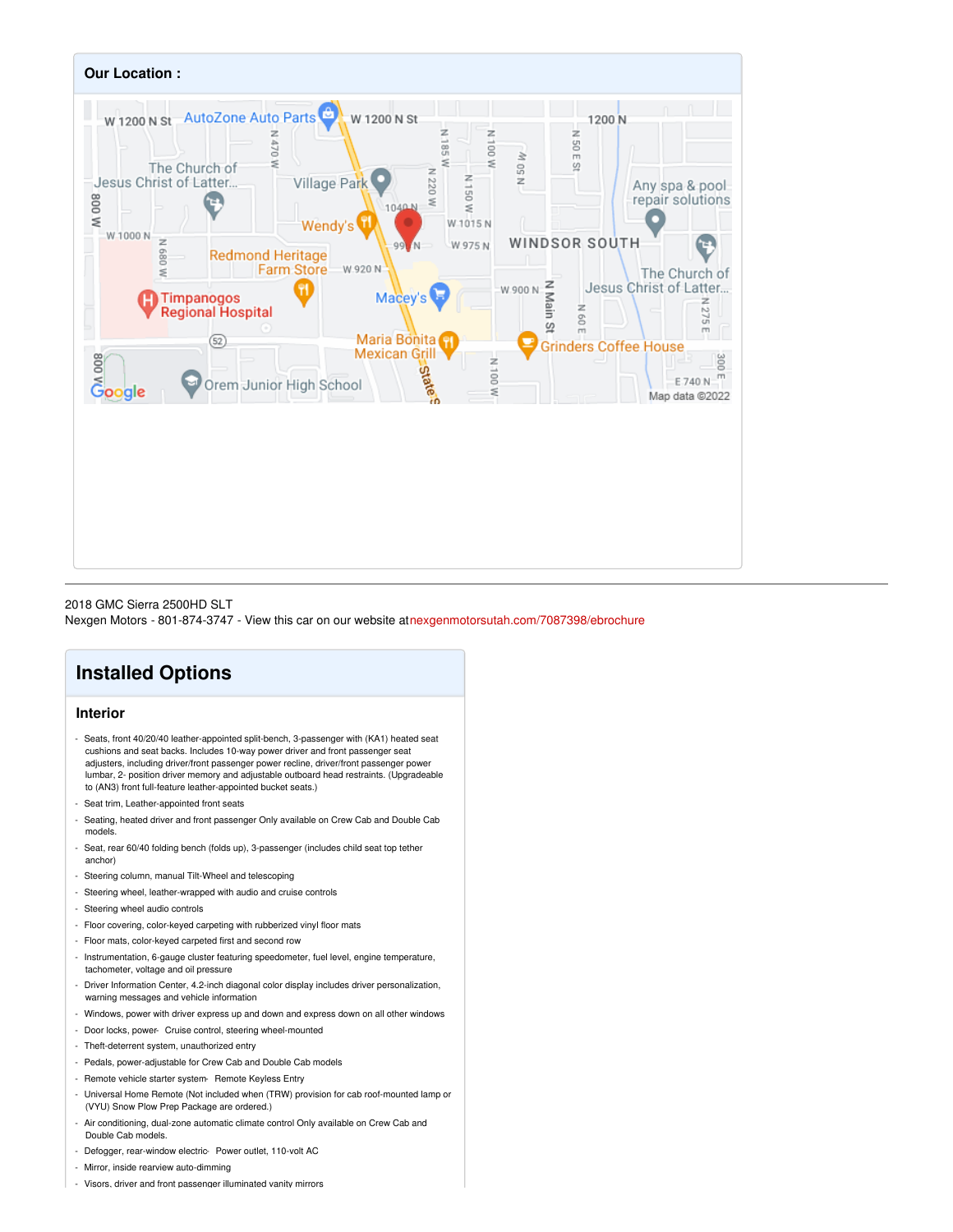#### - Visors, driver and front passenger illuminated vanity mirrors - Assist handle, front passenger and driver on A-pillars

#### **Exterior**

- Wheels, 18" (45.7 cm) chromed aluminum includes 18" x 8" (45.7 cm x 20.3 cm) steel spare wheel. Spare not included with (ZW9) pickup box delete unless a spare tire is ordered. (Upgradeable to (PYU) 20" (50.8 cm) polished aluminum wheels.)
- Tires, LT265/70R18E all-season, blackwall
- Tire carrier lock keyed cylinder lock that utilizes same key as ignition and door (Not included when (ZW9) pickup box delete or (9J4) rear bumper delete is ordered.)
- Wheelhouse liners, rear (Requires Crew Cab or Double Cab model. Deleted with (ZW9) pickup box delete.)
- Bumper, front chrome- CornerStep, rear bumper (Requires (E63) pickup box.)
- Bumper, rear chrome with bumper CornerSteps (Requires (E63) pickup box.)
- Moldings, bodyside, chrome
- 4X4 chrome badge (Included and only available with 4X4 models.)
- Grille surround, chrome
- Headlamps, high intensity discharge (HID) projector-beam with GMC signature LED lighting
- Lamps, cargo area, cab mounted with switch on center switch bank
- LED Lighting, cargo box with switch on center switch bank (Deleted when (ZW9) pickup box delete is ordered.) (Deleted with (ZW9) pickup box delete.)
- Fog lamps, front, haloger
- Mirrors, outside chrome cap, heated power-adjustable, power-folding and driver-side autodimming with integrated turn signal indicators and puddle lamps (includes driver's side spotter mirror)
- Mirror caps, body-color (Included and only available with (GAT) All Terrain HD Package.) (Included and only available with (GAT) All Terrain Package and mirror caps will be Black.)
- Mirror caps, chrome- Glass, deep-tinted- Door handles, chrome
- Capless Fuel Fill (Requires gas engine and (E63) pickup box.)
- Tailgate and bed rail protection caps, top Remote Locking Tailgate
- Tailgate, EZ-Lift and Lower (Deleted with (ZW9) pickup box delete.)

#### **Safety**

- Seats, front 40/20/40 leather-appointed split-bench, 3-passenger with (KA1) heated seat cushions and seat backs. Includes 10-way power driver and front passenger seat adjusters, including driver/front passenger power recline, driver/front passenger power lumbar, 2- position driver memory and adjustable outboard head restraints. (Upgradeable to (AN3) front full-feature leather-appointed bucket seats.)
- Seat trim, Leather-appointed front seats
- Seating, heated driver and front passenger Only available on Crew Cab and Double Cab models.
- Seat, rear 60/40 folding bench (folds up), 3-passenger (includes child seat top tether anchor)
- Steering column, manual Tilt-Wheel and telescoping
- Steering wheel, leather-wrapped with audio and cruise controls
- Steering wheel audio controls
- Floor covering, color-keyed carpeting with rubberized vinyl floor mats
- Floor mats, color-keyed carpeted first and second row
- Instrumentation, 6-gauge cluster featuring speedometer, fuel level, engine temperature, tachometer, voltage and oil pressure
- Driver Information Center, 4.2-inch diagonal color display includes driver personalization, warning messages and vehicle information
- Windows, power with driver express up and down and express down on all other windows
- Door locks, power- Cruise control, steering wheel-mounted
- Theft-deterrent system, unauthorized entry
- Pedals, power-adjustable for Crew Cab and Double Cab models
- Remote vehicle starter system- Remote Keyless Entry
- Universal Home Remote (Not included when (TRW) provision for cab roof-mounted lamp or (VYU) Snow Plow Prep Package are ordered.)
- Air conditioning, dual-zone automatic climate control Only available on Crew Cab and Double Cab models.
- Defogger, rear-window electric- Power outlet, 110-volt AC
- Mirror, inside rearview auto-dimming
- Visors, driver and front passenger illuminated vanity mirrors
- Assist handle, front passenger and driver on A-pillars
- 

#### **Mechanical**

- Engine, Vortec 6.0L Variable Valve Timing V8 SFI, E85-compatible, FlexFuel capable of running on unleaded or up to 85% ethanol (360 hp [268.4 kW] @ 5400 rpm, 380 lb-ft of torque [515.0 N-m] @ 4200 rpm (Does not include E85 capability with (ZW9) pickup box delete.)
- Transmission, 6-speed automatic, heavy-duty, electronically controlled with overdrive and tow/haul mode. Includes Cruise Grade Braking and Powertrain Grade Braking (Requires (L96) Vortec 6.0L V8 SFI engine or (LC8) 6.0L V8 SFI Gaseous CNG/LPG capable engine.)
- Rear axle, 4.10 ratio (Requires (L96) Vortec 6.0L V8 SFI engine or (LC8) 6.0L V8 SFI